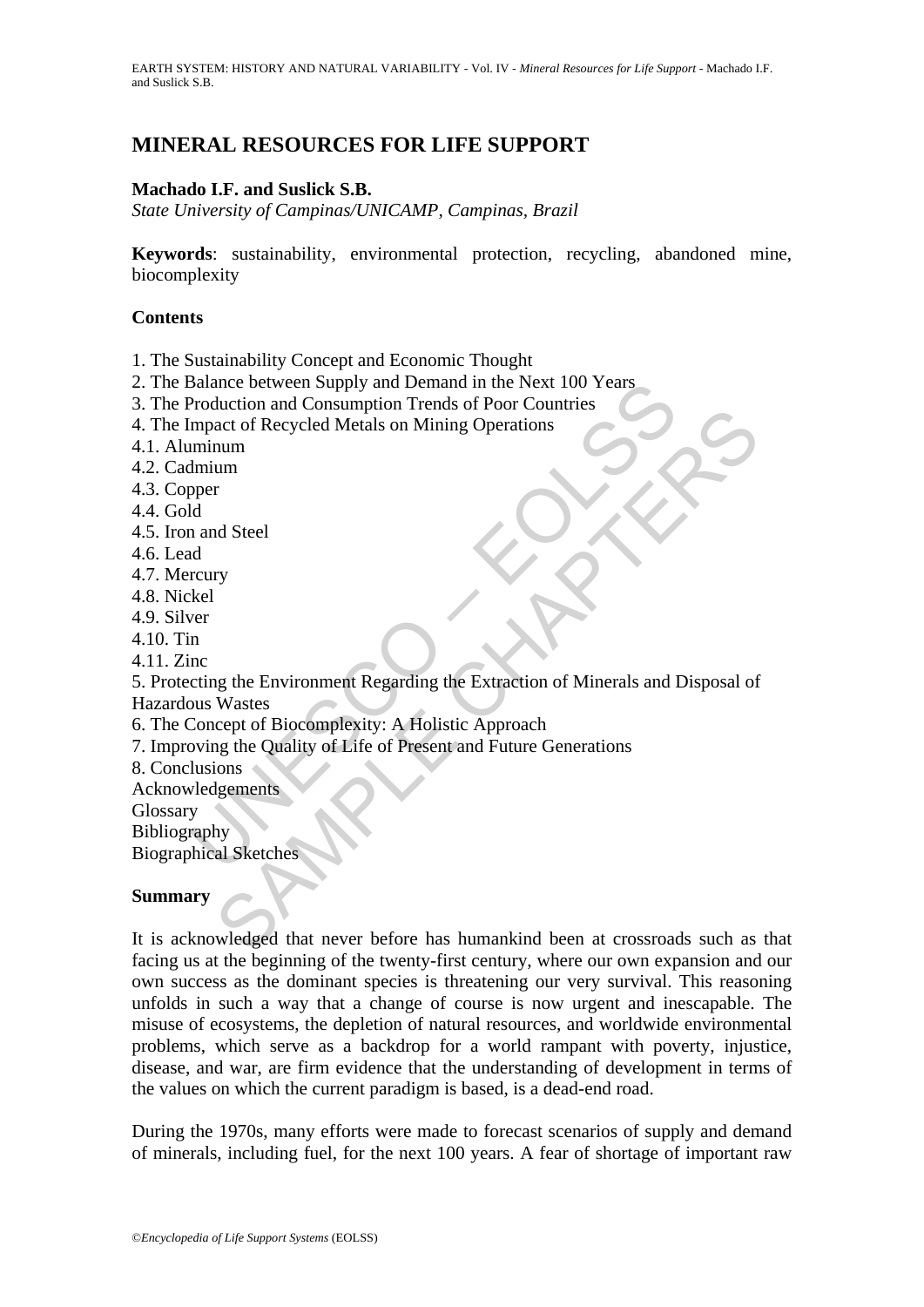materials was present in many scientific meetings held worldwide. Fortunately, those expectations were wrong as far as we can see 30 years later. If we consider global trends for the improvement of conservation policies, recycling of materials in general, materials-saving design, miniaturization, and other technological advances, there is no fear of scarcity of minerals in the next 100 years. Apparently, there is no well-founded reason to expect scarcity of minerals as announced by the Club of Rome report back in 1972.

It is quite obvious that recycling and sustainability follow converging paths, guaranteeing the future availability of materials. Most metals at the beginning of the twenty-first century have a significant part of their supply through recycling, varying according to each country and its particular economic development stage. In most applications, recycling provides environmental benefits in terms of energy savings, reduced emissions associated with energy savings, and reduced volumes of wastes.

ig to each country and is particular economic development<br>and is particular and is particular ecolomic consistency emissions associated with energy savings, and reduced volumes of emissions associated with energy savings, For over a century the mining industry has posed some problems to the environment, in spite of numerous efforts developed by companies for avoiding them. Each country has its own legislation in order to establish rules and procedures to be followed by all mining firms. The reaction to the old behavior concerning the exploitation of natural resources was embodied in the concept of "green accounting," meaning that national income accounting conventions should reflect adequately the services provided by environmental assets, ecological services, and the depletion of natural resources.

There is a universal trend in academia to agree that issues related to geological features, ecological systems, and life support should be addressed holistically. In this context, biocomplexity emerges as one of the answers to fill the gap. It refers to phenomena that arise as a result of dynamic interactions that occur within biological systems, including humans, and between these systems and the physical environment.

sissions associated with energy savings, and reduced voltmes of wates.<br>
sissions associated with energy savings, and reduced voltmes of wates.<br>
century the mining industry has posed some problems to the environment<br>
merous The major concern regarding minerals and life-supporting systems relates to two basic issues: resources shortages, and uneven distribution. However, this discussion is not restricted to minerals or energy, but more open to the availability of food, shelter, health, potable water, sanitation, education, job opportunities, and other items that are necessary to assure a minimum quality of life for any person in any tract of this planet. The great challenge of the twenty-first century will be to find an acceptable way to reduce the disparities that marked humankind in the preceding centuries. This means converting the availability of natural resources into an effective supply to those who need them at a fair cost. Last, on a higher level, the greatest challenge of our times is to make sustainable the unsustainable Earth 's system, as we know it from our past experience.

## **1. The Sustainability Concept and Economic Thought**

There are different interpretations of the conceptualization and role of sustainability or sustainable development as a goal to be attained. Several authors have been concerned to find a definition with which both economists and biological and geological scientists are comfortable, provided that the ideas and intuitions linked to sustainability represent a real set of concerns which need to be addressed.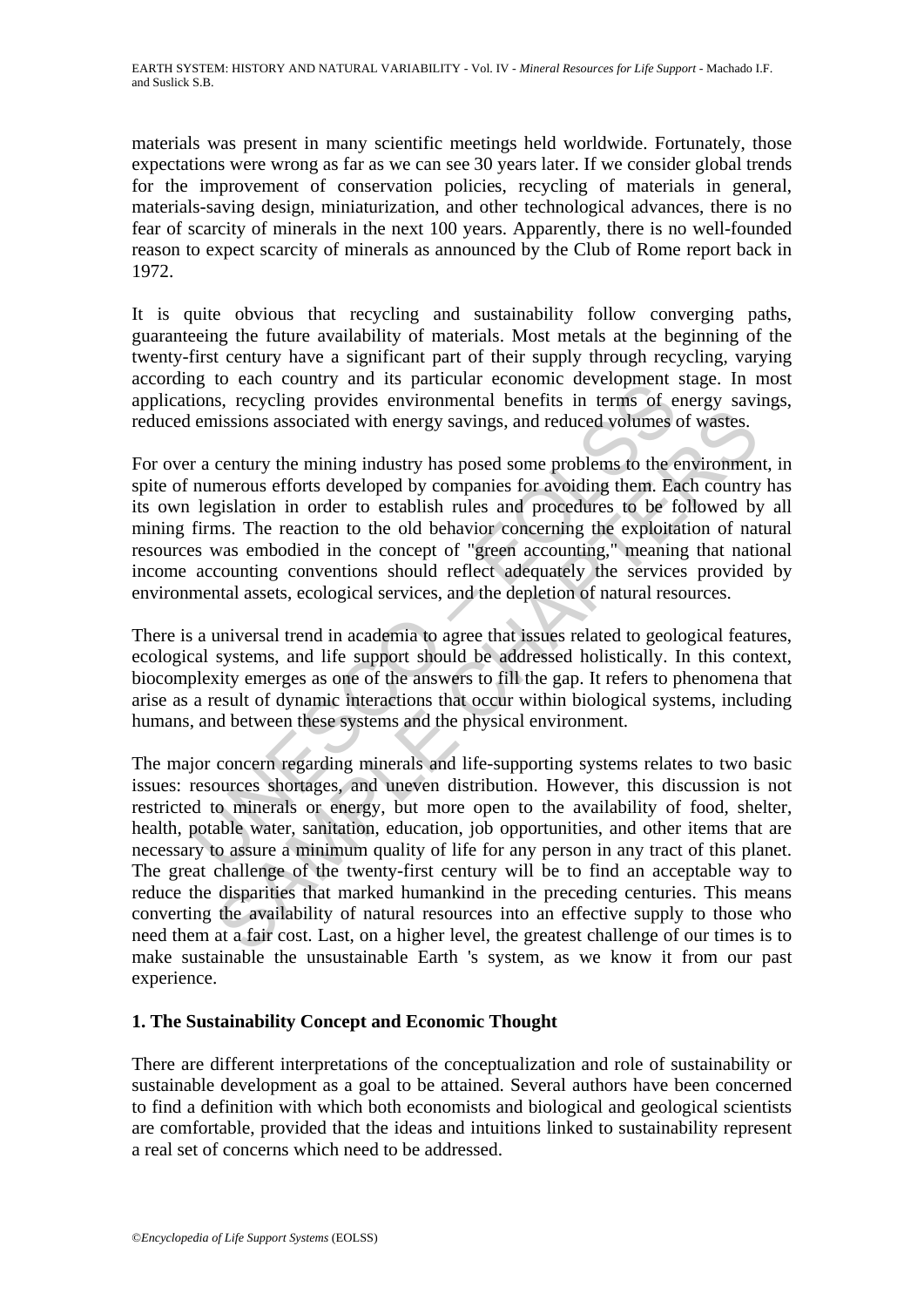The concept of sustainability is not new. As early as in 1972 Herrera et al. emphasized that:

"...*underdeveloped countries cannot advance by retracing the steps of...the developed countries...it would imply repeating those errors that have led to...deterioration of the environment...The solution...must be based on the creation of a society intrinsically compatible with its environment*."

Later, the Brundtland report produced the following widely quoted remark:

"*Sustainable development is development that meets the needs of the present without compromising the ability of future generations to meet their own needs*."

The concerns expressed in Bariloche and Brundtland seem to be twofold:

- **recognition of the long-run impact of resource and environmental constraints on** patterns of development and consumption;
- concern for the well-being of future generations, particularly in so far as this is affected by their access to natural resources and to environmental goods.

However, the about that the state of the description of the state of the state of the state of the description of the long-run impact of resource and environmental<br>accension of the long-run impact of resource and environme In sacrosside in Bariloche and Brundthala seem to be two fold:<br>
Samplition of the long-run impact of resource and environmental constraint<br>
erms of development and consumption;<br>
cerm for the well-being of future generation We should remember that at the dawn of modern microeconomics. Hicks defined income as "the maximum amount that could be spent without reducing real consumption in the future." It is clear that there is a concept of sustainability here, showing points of contact with the Brundtland report's concern. So, in Hicksian terms, Brundtland may be simply saying that we, the present, should consume within our income. However, for this to be true, the concept of income involved would have to be a sophisticated one indeed, encompassing income of all types, psychic as well as monetary, from environmental assets, and adjusting monetary income to allow for the depletion of environmental assets. This observation naturally raises the issue of "green accounting"—national income accounting conventions, which reflect adequately the services, provided by environmental assets and the depletion of natural resources. Developing a satisfactory set of conventions in this area is intimately linked to provision of a satisfactory definition of sustainability.

One of the major issues at the brink of this new millennium is, as expressed by Elizabeth Dowdeswell, Executive Director of UNEP:

"*Will society, through the state, the entrepreneurial sector and other social sectors, be able to forge a new culture that is more altruistic and equitable to replace our society of superfluous consumption and inequitable holdings of land and resources, where the short-term earnings of the few prevail over the integrity of nature and the well-being of present and future generations?*"

A majority of thinkers and decision makers recognize that never has humanity been at such a crossroads, where its own expansion and its own success as the dominant species is threatening its very survival. This means that a change of course is now urgent and inescapable.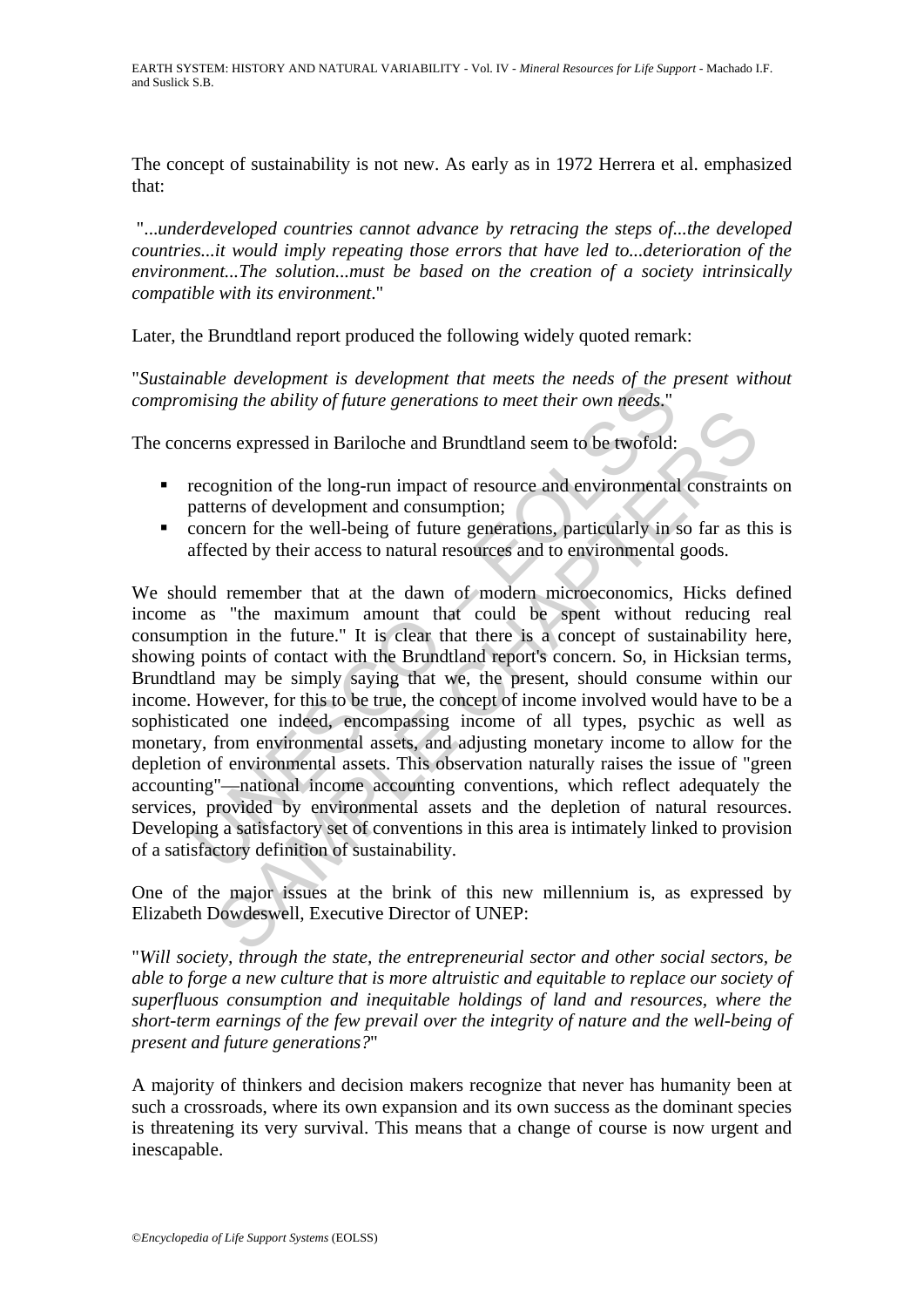In order to make these changes happen, there are three myths to be overcome.

The first myth is that sustainable development is really the same old development-plusgrowth model clothed in green. Environment is all-inclusive, encompassing the socioeconomic as well as the physical environment. Besides, development policy, if it is to arrive at satisfactory solutions to environmental and resource problems, cannot rely on incremental or piecemeal approaches. It is true that such approaches may buy us time. But for long-term solutions, integrated and structural approaches are imperative.

Envisaging a future that will ensure production to meet the needs of the growing population, safeguard environmental values, and review consumption trends requires, first and foremost, an in-depth analysis of our old concepts of development.

The reductionist framework of conventional economics has given rise to misguided economic policies. Their essence is the attainment of economic growth, a quantitative increase in production, which has become identified with "development."

of the meaning of a different to denote the source of a society and a society of a society of a society of a society of evelopment and intervent in production which has become identified with "development."<br>Suse of ecosyst Example the set of conventional economics has given rise to misgupolicies. Their essence is the attainment of economic growth, a quantitic production, which has become identified with "development." e of ecosystems, the d The misuse of ecosystems, the depletion of natural resources, global environmental problems, which serve as a backdrop for a world rampant with poverty, injustice, disease, and war—all too familiar to us—are firm evidence that development understood in terms of the values on which the current paradigm is based, is a dead-end road.

The goal of the new economic thought is to achieve development. Nevertheless, the concept of development is taking on new meaning. It no longer refers simply to maximizing production and consumption—which frequently means pollution and the plundering of natural resources—but rather to the optimum attainment of human wellbeing maximizing potential.

The new development approach entails a different perception of the relationship between society and nature. It is a shift towards a new worldview that demands a profound change in values.

After two decades of efforts to draw up specific policies to protect the natural environment and improve the quality of life, we require innovative socioeconomic solutions driven by environmental policies. We must identify new ways to modify lifestyles and induce behavioral changes. In addition, institutional mechanisms, domestic and international, must be restructured to make these changes a reality.

Perhaps the greatest challenge in realizing this new "development" is the challenge of modifying the attitudes of producers and consumers to recognize the future that increasing scarcity of resources and expanding population growth will bring—and to seek creative solutions. Evolution towards more frugal societies (some would say more responsible societies) and more vulnerable and interdependent economies is to a large extent dependent on the possibilities for profound social, economic, and institutional change.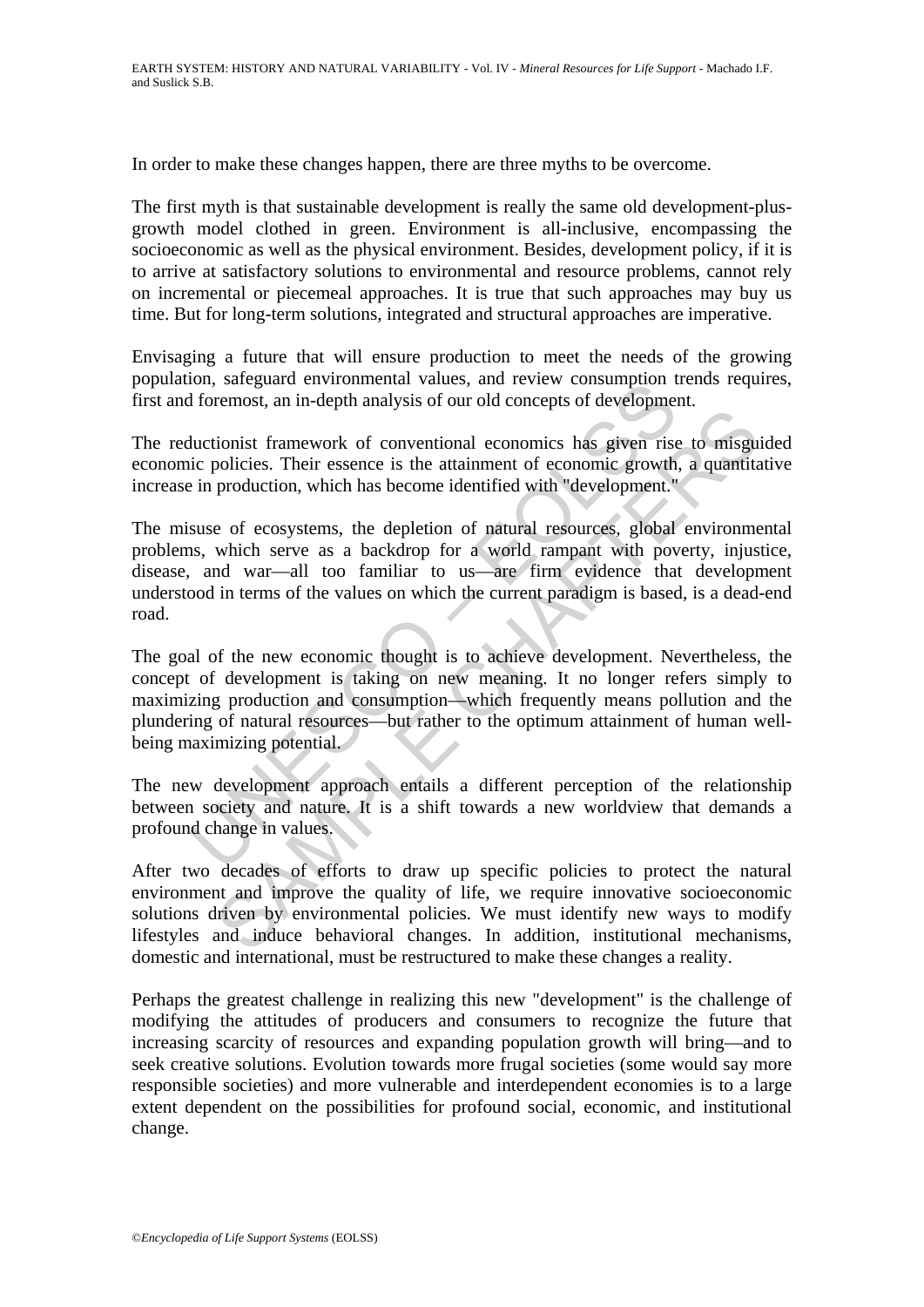The second myth is that sustainable development can be achieved without fundamentally affecting people's lifestyles. We have yet to fully understand the social and ecological limits of economic growth and consumption. But it should be obvious that some forms of consumption behavior are incompatible with the sustainable development concept).

Can we translate this awareness into practical measures in environmental management and economic policy without affecting the required quality of life? Change is not automatically negative but, clearly, it will require from us all comprehensive measures that would reflect the full cost of environmental damage. It is also a question of directing change now or suffering the consequences later.

Sustainable consumption embraces ideas and practices such as pollution prevention, cleaner production, clean technology, waste minimization, recycling, resource conservation, eco-efficiency, eco-labeling, and preservation of biodiversity. However, it also focuses on strategies and actions that define the market forces and systems, implying a redefinition of relationships between people and the products they consume and their habits and practices. Therefore, on a more fundamental level, sustainable consumption implies a change in the global economy, sociocultural values, and economic relationships between the North and the South Hemispheres as well as within all societies.

absurption entinates to team and plactices such as pointing<br>production, clean technology, waste minimization, recyc<br>ation, eco-efficiency, eco-labeling, and preservation of biodiversi<br>cuses on strategies and actions that d no, eco-efficiency, eco-labeling, and preservation of biodiversity. Howeves on strategies and actions that define the market forces and systems redefinition of relationships between people and the products they constantine Just one example will suffice—the manufacture of the automobile, a symbol of mobility and affluence. Manufacturing a car requires metals like steel, copper, and aluminum. It also requires plastics, rubber, water, and chemicals. Obtaining the iron ore requires mining, smelting, and cooling. Petroleum that fuels the car requires oil wells and refineries. Driving the car requires roads. Roads require land. Every time it is driven, the car emits a range of harmful pollutants. And when the car reaches the end of its useful life, it has to be disposed of, creating even more environmental problems. But this is not all. Individual use of cars requires thousands of times the resource that the more efficient mass transportation systems use.

Sustainable consumption is much more than choosing an "environmentally friendly vehicle." We are already living in a time of environmentally driven change. Recognition of the limit of Earth's carrying capacity will lead inevitably to long-term structural economic change. Artificial low prices for resources cover up severe environmental stress at both ends of the materials cycle—production that should not have been necessary and disposal of materials that could have been used again. Our purpose is to redefine not only the goals of industrialization itself but also its attendant ramifications such as urbanization, transportation, energy, land use, and their relationship to broader societal concerns.

## Gunnar Myrdal wrote in 1975:

"*All the talk about a new international economic order without changing lifestyles in the developed world is just humbug*."

And the third myth—sustainable consumption only affects those in developed countries. There is a notion that consumers in the North can alter and reduce resonance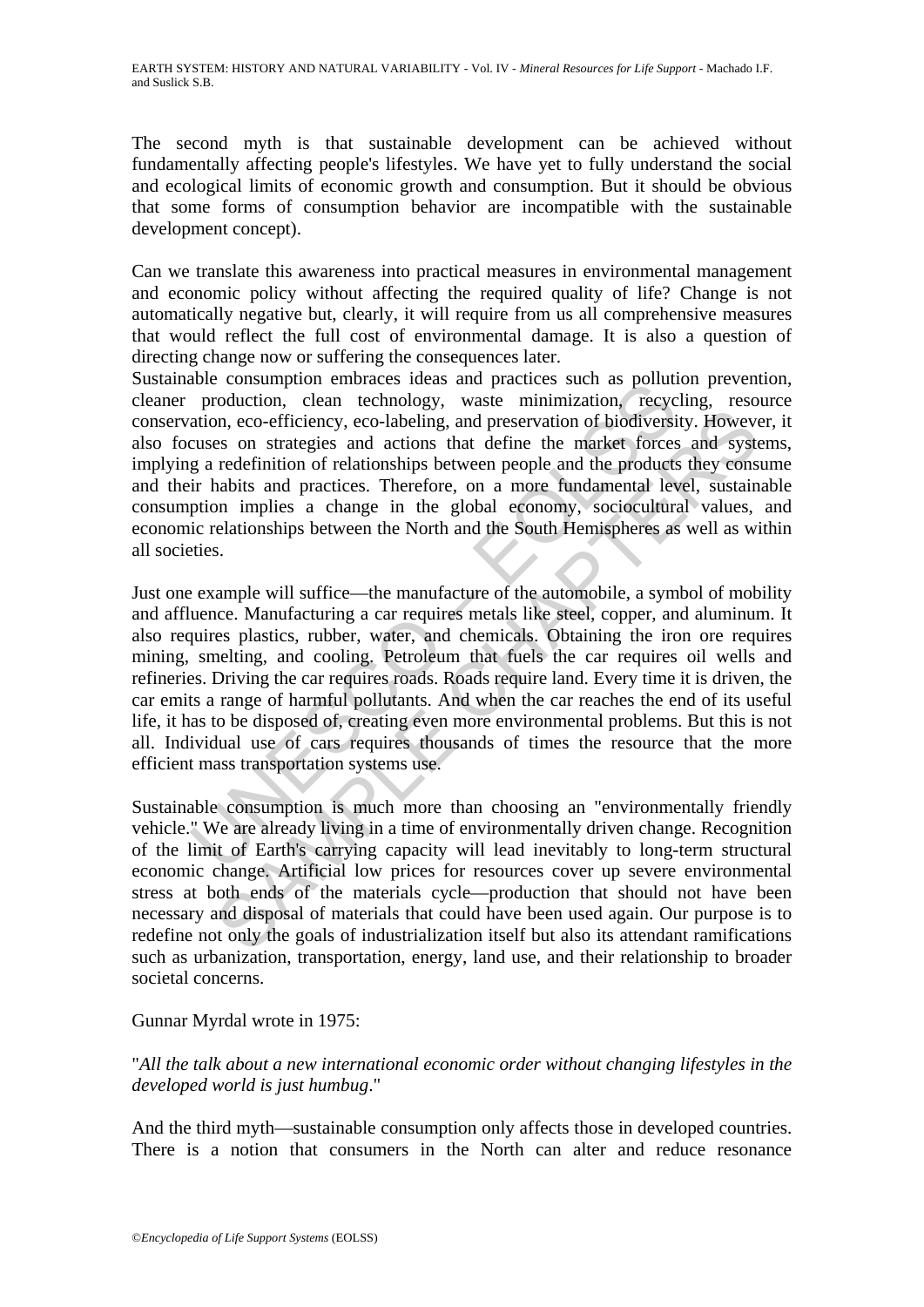consumption input without affecting the economies, resource allocation, price structures, and so on of the South. This logic ignores the compact of stronger economic and production links between North and South (especially with respect to durable goods). Given the real globalization of economic markets, any significant change in Organization for Economic Co-Operation and Development (OECD) countries cannot take place in isolation.

More and more countries are being drawn into trading networks as producers and consumers of goods on a worldwide scale. The global proliferation of industrial systems means that there is no prospect for any nation–state insulating itself from changes in the economic climate, from global change, major pollution flows, and from the actions of international actors, such as the multinational corporations.

follow and the multimational corporations.<br>
is process of globalization is not complete. Expansion in world the ass hundreds of those who live on the margins of the industrializity, patterns of unsustainable consumption ar by hundreds of globalization is not complete. Expansion in world trade has y<br>hundreds of those who live on the margins of the industrialized world.<br>Jatterns of unsustainable consumption are not limited either to the Nort<br>T And, this process of globalization is not complete. Expansion in world trade has yet to encompass hundreds of those who live on the margins of the industrialized world. Like inequality, patterns of unsustainable consumption are not limited either to the North or the South. They manifest themselves in contrasting patterns within the geographical boundaries of individual nation–states, between regions, between urban and rural areas, and between the lifestyles of the rich and the poor. Just consider the replication of unsustainable patterns of development in rapidly industrializing countries. Yes, changes in consumption and production patterns need to start in the North, but we need to broaden the scope of the debate options to include the perspectives of the South.

There will be implications for trade flows, upstream resource extraction, development and employment. It seems wishful thinking to expect that any real changes can occur in consumption patterns also affecting core economic issues.

Let's consider three implications.

First, what are the implications of cleaner production methods on developing countries? Although sustainable consumption places considerable premium on eco-efficiency, some empirical work by the United Nations Conference on Trade and Development (UNCTAD) suggests that developing countries are at a disadvantage in implementing cleaner production, because of questions of scale, higher capital and operating costs, etc.

Second, what are the implications in terms of investment flows? It remains unclear how private markets will respond to this policy call. Analysis by the United Nations Environment Programme (UNEP) suggests that equity finance remains largely indifferent to environmental technologies. Hence, there is some real work to be done in looking at links between capital markets, debt finance, and longer-term targets associated with sustainable consumption.

Third, what are the effects of integrated "green budgets"? Experience suggests that there is little to be gained from shifts in market signals to sustainable consumption patterns, if gross environmental distortions remain in other core areas, including monetary policy, subsidies, transport, and other areas. This whole complicated area brings in the question of pricing reforms, and the implications of market-based instruments on developing countries—both in terms of trade and market access issues (when used in OECD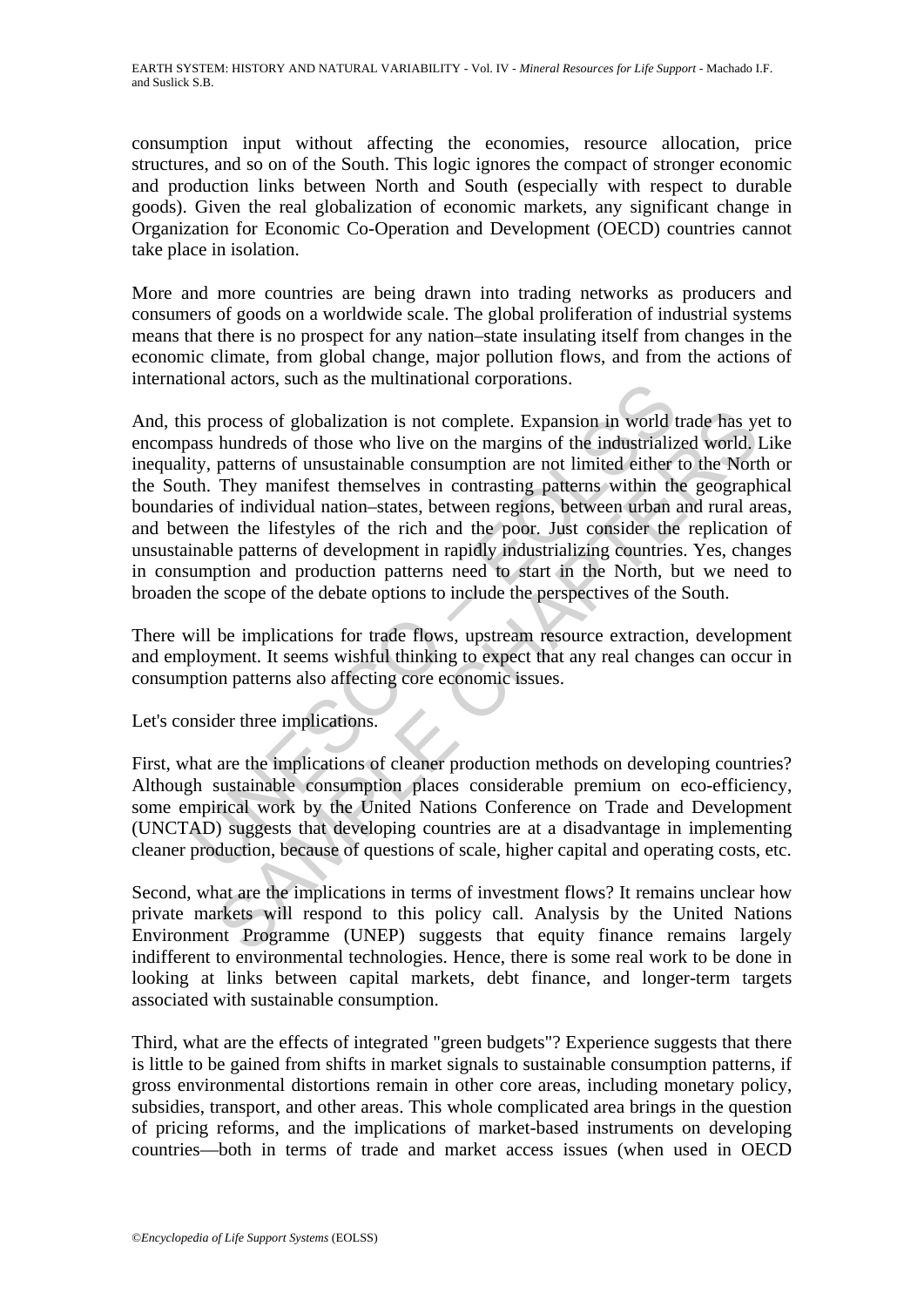countries and applied to imports from less-developed countries), as well as applicability of market-based instruments in developing countries, which do not have formalized markets.

Some regard international free trade agreements with suspicion on the grounds that they promote "harmonization" of national standards by reducing the lowest common denominator, rather than seeking a general increase in quality thresholds. There is agreement that the problem of the balance between trade liberalization and restrictions based on the need for sustainability is immensely complex. Restrictions on trade could be claimed on environmental grounds as a convenient excuse for protectionism.

So, building sustainable consumption and production patterns globally is a task of immense complexity. It means changing the underlying economic principles, including the relationship between the North and the South in a cooperative long-term endeavor. It means examining our societal goals and lifestyles, and injecting an ethical perspective into our actions. It means living within the ecological limits of our planet and the social limits of society. It means reducing our "footprint" on Earth.

induce to complexity. It means change in undeptodent particle in section particles in<br>the complexity. It means changing the underlying economic princitionship between the North and the South in a cooperative long-teix<br>axam It may not be fashionable to say so, but, ultimately, the question of achieving and maintaining sustainable patterns of production and consumption hinges on the fundamental dimensions. We have to ask ourselves simple but fundamental questions: How should we live? How much is enough? What way of life ought human beings to pursue? Simple questions are often the most profound, for they challenge the security of our accustomed norms. We have to develop the ecological holistic worldview, which connects us with our environment and other people and species—both materially and spiritually.

## **2. The Balance between Supply and Demand in the Next 100 Years**

Ship between the North and the South in a cooperative long-term endeaver<br>ship between the North and the South in a cooperative long-term endeaver<br>mining our societal goals and lifestyles, and injecting an ethical perspecti Since 1985, the balance between supply and demand for minerals has been established more effectively than in previous periods. This equilibrium can be explained by the simultaneous action of several factors: (a) a trend to oversupply of most minerals as related to global consumption; (b) the surge of new producers from developing countries eager to find a niche in the market; (c) the expansion of mines, plants, and smelters located in traditional producer countries, aiming at gaining a better position regarding market-share; and (d) the declining intensity of use of basic materials by industrialized countries, shifting to a service economy pattern. There are no significant signs that this situation can reverse to a pattern similar to those prevailing in the post-World-War-II period, when high rates of consumption were quite common.

If we consider global trends for the improvement of conservation policies, recycling of materials in general, materials-saving design, miniaturization, and other technological advances, there is no fear of scarcity of minerals until approximately AD 2080–2100. It is very important to consider the efficiency of new techniques (including geophysical, geochemical, and remote-sensing tools) used for exploration in the five continents, and also the exploration of seabed deposits even at great depths, far from the coastline.

From the consumption side, the industrialized countries have dramatically reduced their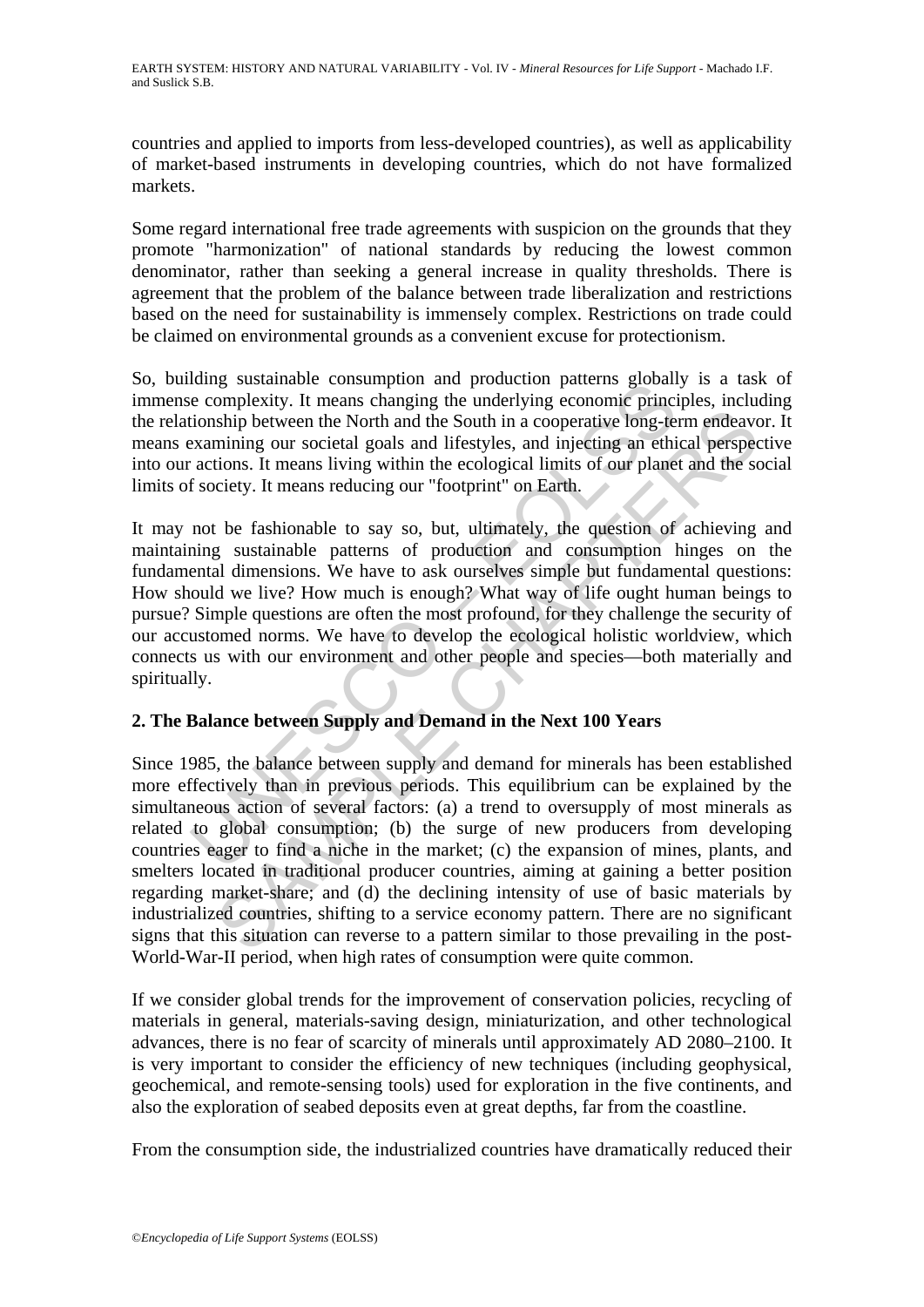consumption per capita (intensity of use) since AD 1980. Developing countries have had historically higher rates, for example in Southeast Asia and to a lesser extent in Latin America. Even if China resumes its higher consumption rates, it is foreseeable that the supply would be adjusted to cope with new demands. Apparently, there is no well-founded reason to expect scarcity of minerals as announced by the Club of Rome report in the 1970s.

as einergy at the tegniming of the twenty-first century. Can a<br>25% and 22% of world energy, respectively. Thus, fossil fuels at<br>cordd's energy supply. Fossil fuels have been an inexpensive energy terms of the century. At Ids energy supply. Fossil fuels have been an inexpensive energy source<br>twentieth century. At the turn of the century, these fuels are coming u<br>tutentick as atmospheric pollutants and contributors to possible global war<br>in Fossil fuels provided energy for the Industrial Revolution, which changed the face of the planet and the lives of its inhabitants. Humans are indebted to the abundant supply of fossil fuels provided by nature and those people who dedicated their lives to the discovery and development of these natural resources. Crude oil is the source of 38% of the world's energy at the beginning of the twenty-first century. Coal and natural gas provide 25% and 22% of world energy, respectively. Thus, fossil fuels account for 85% of the world's energy supply. Fossil fuels have been an inexpensive energy source for the entire twentieth century. At the turn of the century, these fuels are coming under increasing attack as atmospheric pollutants and contributors to possible global warming by increasing the so-called greenhouse effect. The twenty-first century will see an irreversible change in world energy supplies, which will lead to alterations in the lifestyles of most of the world's population. The most important point is the forecast that world crude oil production will peak at 90 million barrels per day (33 billion barrels per year) in AD 2020. In decreasing order, the sources of world energy in AD 2100 will probably be combined renewable sources, coal, nuclear, unconventional oil, hydroelectricity, natural gas, and conventional oil. It is becoming predictably clear that consumption of oil and gas as fuels will last only until AD 2100.

Coal, because of its great availability at a competitive price and its high heating value (3.5 barrels per ton of oil equivalent), will probably continue to be used despite its negative environmental effects. World coal production could remain constant or increase to 10 billion tons per year by AD 2100. China's abundant coal reserves will be predominant in its energy matrix; China is expecting a 160% increase in energy between AD 2000 and AD 2030.

World unconventional crude-oil resources in natural asphalt deposits (tar sands), heavy oil deposits, and oil are huge. Potential economically recoverable oil from Canadian tar sands is estimated to be approximately 300 billion barrels of oil. The Orinoco heavy-oil belt in Venezuela is estimated to have 270 billion barrels of recoverable oil from an inplace resource of 1200 billion barrels of oil. World oil shale in-place resources are estimated to contain over 2000 billion barrels of oil technically recoverable oil from greater than 30 gallons per ton of rock, though it is predicted that recovery costs may exceed US\$50 per barrel.

Even though natural gas is recognized as a cleaner fuel than coal or oil, world natural resources are not yet fully used. Natural gas production can increase significantly by AD 2030 by constructing major new pipelines and liquid natural gas tankers. Gas hydrates in the oceans and arctic tundra could double the reserve if these hydrates could be produced profitably.

## **3. The Production and Consumption Trends of Poor Countries**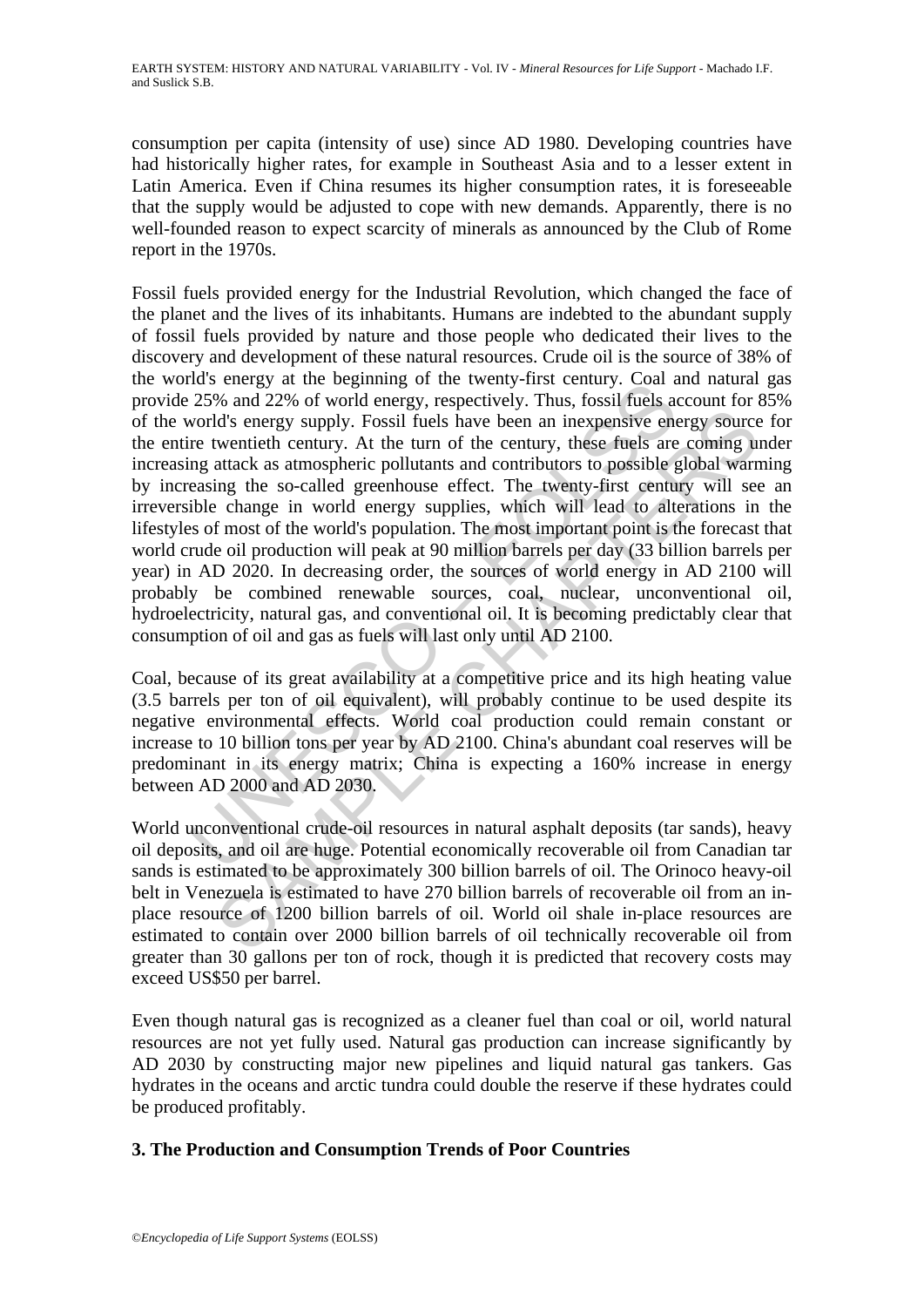Despite vast geological resources, including minerals, African countries, for instance, have not been able to take advantage of their mineral resources for their own socioeconomic development because of financial and technological limitations. It has been an old refrain that African governments are not utilizing their local geological experts. Here, and in most countries, the main reference institution in the mineral industry is the geological service. Most African geological surveys are not doing what they are supposed to. They are not mapping and 95% of their geological reports are old and based on old geological concepts. Almost all these institutions have budgets that are far too small to run their geological activities.

The Geological Society of Africa (GSAf) has initiated a partnership between the industry, academia, and government institutions dealing with the mineral industry. Its objectives have been redefined, so that emphasis shifted to solving societal problems. The new objectives include provision of sufficient earth resources, such as water, energy, and minerals, to African communities. GSAf also deals with quality education and research in geosciences and environmental issues.

solution.<br>
Solution and government institutions dealing with the minerality<br>
or, academia, and government institutions dealing with the miner<br>
es have been redefined, so that emphasis shifted to solving soc<br>
w objectives have been redefined, so that emphasis shifted to solving societal proble<br>bigettives include provision of sufficient earth resources, such as we<br>d minerals, to African communities. GSAf also deals with quality educa<br>h in g During the 1990s, the GSAf started updating the geological maps of Africa by publishing articles and maps in its official journal, *The Journal of African Earth Sciences*. Training workshops are being conducted in different parts of the continent to disseminate modern concepts and techniques in the mineral industry. International bodies such as UNESCO and UNEP have been approached for collaboration in one of several major projects on sustainable development and management of African earth resources. The response has been good and projects are being undertaken in different regions of the continent.

Africa has the world's largest reserves of strategic minerals such as chromium, with 82% of the world's known reserves, cobalt 54%, manganese 52%, and uranium 29%. Africa also has 76% of the world's phosphates and 39% of industrial diamonds. South Africa alone produced 23% of the world's gold output in 1995. Africa produces 7800 thousand barrels daily of oil and  $129.5$  billion  $m<sup>3</sup>$  of natural gas.

The main problem in developing these resources in Africa is represented by lack of capital and market access for their products. Africa does not have the appropriate technology, experience, and capital to inject into the mineral industry. The market also faces the problem of powerful monopolies; for example, the diamond business is controlled by De Beers, while gemstones have no reliable pricing and markets. However, these problems could be solved if multinational companies got involved in the tapping of Africa's earth resources and African governments made sure that their countries benefited from these multinational companies.

It is expected that Africa's earth resources could contribute substantially to the rapid and stable economic growth necessary for the eradication of poverty on the continent. About 40% of the continent's population falls into the category of absolute poverty. This means that these people are earning less than a dollar a day, according to UN classification. The economic growth of most African countries in 1999 was about 2–4%. Economists argue that an economic growth rate averaging 5–7% a year is necessary to reduce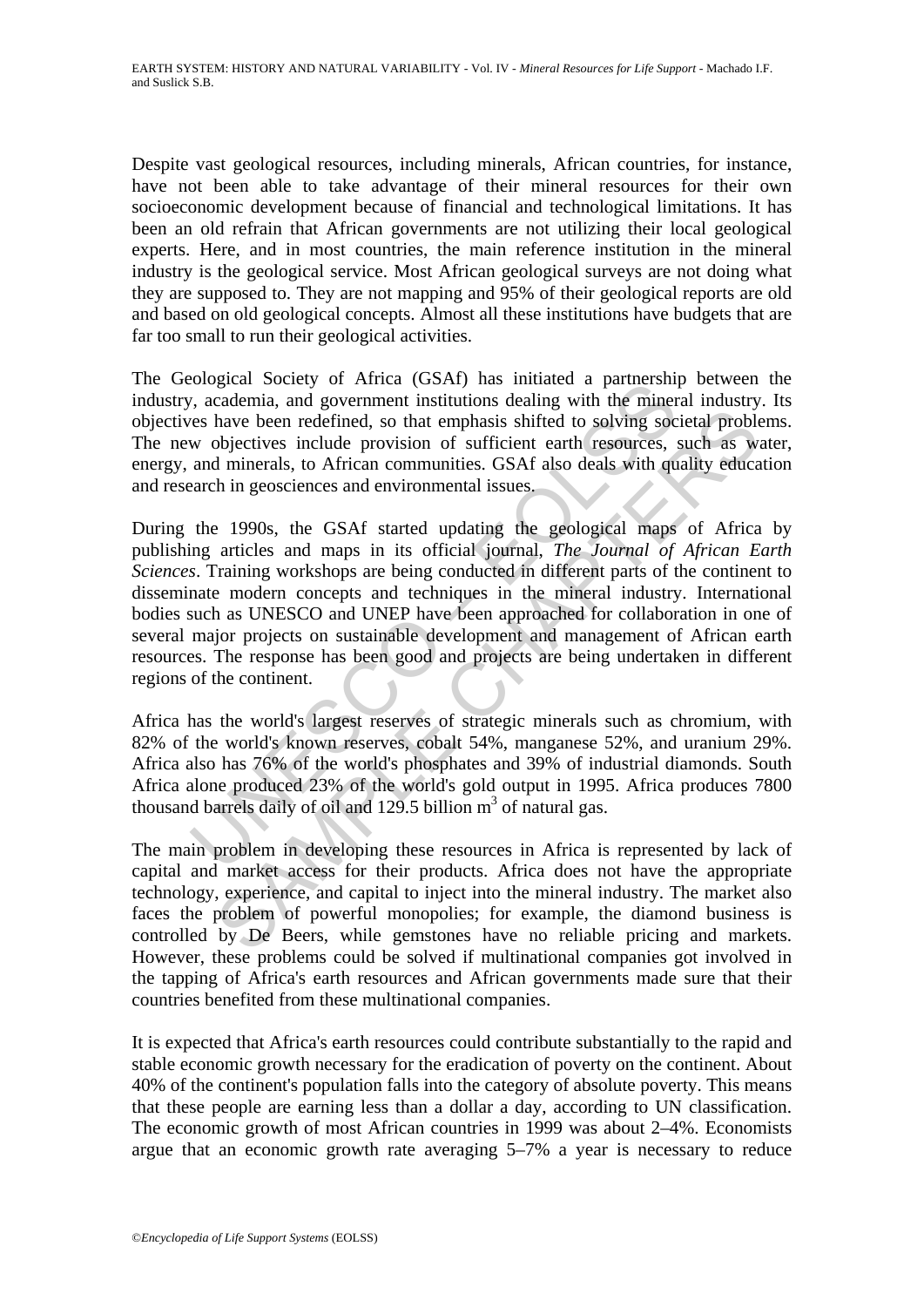poverty among African nations.

In addition, agriculture—the main occupation in Africa—is not performing well. The industrial sector is in its infancy and is not competitive. Consequently, the earth resources of Africa are the key to sound economic growth and eradication of poverty on the continent.

Geological authorities expect that the GSAf has a special role in ensuring the full involvement of earth scientists in the development of the mineral sector. First, its objectives have been redefined to be relevant in this millennium. Second, it has a good communication network for dissemination of information among grassroots members in different parts of the continent. There is a journal, *Africa Geonews*, which is published twice a year. The official scientific journal, *The Journal of Africa Earth Sciences*, is internationally recognized. A website has been established and can be accessed at <www.elsevier.nl/locate/gsa>. Third, international and regional meetings and training workshops have been organized in different parts of Africa. Thus, the active grassroots members are fortunately aware of the new developments in geosciences and in the mineral industry in Africa.

para. The official scientine is a putula, *Aptua Geolessia*, where the parallot per year. The official scientific journal, *The Journal of Africa Ear* ionally recognized. A website has been established and can lelsevier.n ally recognized. A website has been established and can be accesse<br>vier.nl/locate/gsa>. Third, international and regional meetings and train<br>thave been organized in different parts of Africa. Thus, the active grassr<br>have b There are considerable mineral and energy resources in East Africa. These deposits can be easily understood if placed into age brackets. Those terrains that are 2500-million– 3000 million years old are endowed with gold and base metals such as lead, copper, and zinc and are found around Lake Victoria—Mwanza, Musoma, Tarime, Migori, and Kisumu. There are diamonds in the 65-million–145-million-year-old kimberlite pipes, most of these in Tanzania. The 1600-million–2500-million-year-old soils contain gold, lead, zinc, chromium, nickel, titanium, iron, manganese, copper, arsenic, and antimony. These are found in southwestern Tanzania around Lake Tanganyika. The 900-million– 1600-million-year-old terrain in northwest Tanzania and southwest Uganda is rich in cobalt, nickel, copper, tin, tungsten, niobium, and tantalum. The 550-million–900 million-year-old terrain is ubiquitous in eastern Tanzania, northeast Uganda, and southeast Kenya. The longest portion of this belt is in Tanzania and that is why Tanzania is the leading producer of gemstones in East Africa.

The three East African governments have managed to attract major multinational companies, putting in place conducive investment environments. However, it is still necessary to improve the means to attract more capital investment, including resuscitation of national geological surveys and establishing reliable databanks. Africa currently accounts for 17% of the world's exploration expenditure, which was about US\$610 million in 1998.

-

-

-

# TO ACCESS ALL THE **32 PAGES** OF THIS CHAPTER, [Click here](https://www.eolss.net/ebooklib/sc_cart.aspx?File=E1-01-08-06)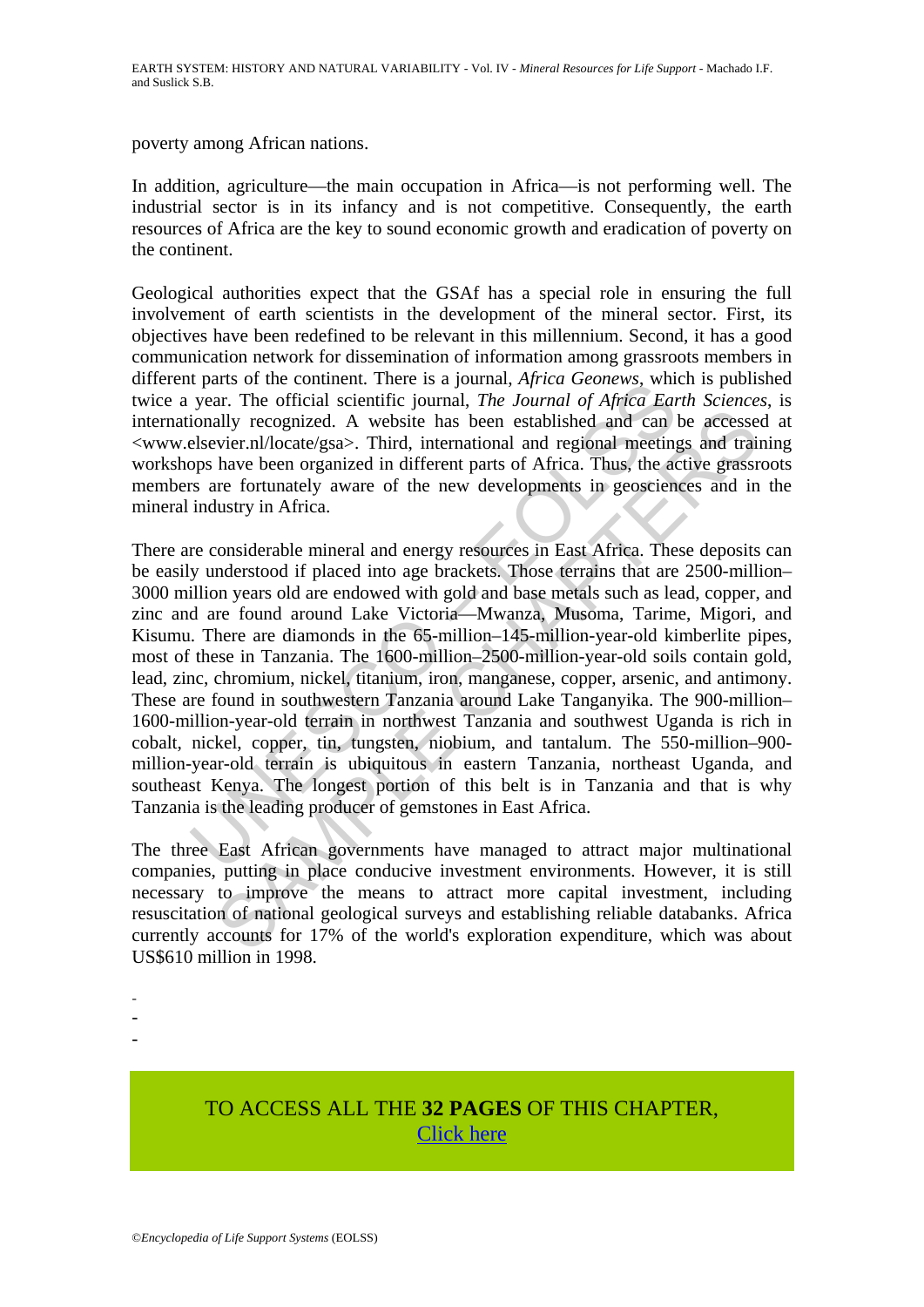#### **Bibliography**

Costanza R. et al. (1997). The value of the world's ecosystem services and natural capital. *Nature* **387**, 252–259. [This is a classical paper on this subject, proposing to assess the value of 17 ecosystem services for 16 biomes in the entire biosphere.]

Crinnion W.J. (2000). Environmental medicine, Part one: the human burden of environmental toxins and their common health effects. *Alternative Medicine Review*, **5**(1), 52–63. [This paper discusses a variety of metabolic and systemic dysfunctions caused by the bioaccumulation of chemical compounds in humans.]

Durning A.T. (1992). *Guardians of the Land*: *Indigenous Peoples and the Health of the Earth*. Worldwatch Paper 112. Washington, DC: Worldwatch Institute. [This paper shows how indigenous peoples offer living examples of ancient values that may be shared by everyone.]

Emmett A. (2000). Biocomplexity: a new science for survival? *The Scientist* **14**(19), 1. [This is an overview of this interdisciplinary field, going beyond biodiversity and traditional ecology.]

Freeman C. and Jahoda M., eds. (1979). *World Futures*: *The Great Debate*, 416 pp. Oxford, UK: Martin Robertson. [This is a comprehensive review and critical appraisal of all global models available in the seventies.]

The Tiving examples or ancient values that may be snared by everyone.]<br>A. (2000). Biocomplexity: a new science for survival? The *Scientist* 14(19<br>of this interdsciplinary field, going beyond biodiversity and traditional e 2000). Biocomplexity: a new science for survival? *The Societiest* 14(19), 1. [1ms]<br>this interdisciplinary field, going beyond biodiversity and traditional ecology.]<br>and Jahoda M., eds. (1979). World Futures: The Great Deb Fyfe W. (2000). The Life Support System. *Earth System: Processes and Issues*, (ed. W.G. Ernst), pp. 506–518. Cambridge, UK: Cambridge University Press. [ This is a thoroughly approach of the basic components of the life support systems related to energy, mineral resources, atmosphere, and water availability.]

Heal G. (1998). *Valuing the Future: Economic Theory and Sustainability*. Working Paper Series in Money, Economics and Finance. New York: Columbia Business School, Columbia University. [This paper discusses the concept of sustainability under economic theory fundamentals.]

Lewis R. (2001). NSF Funding Research in Biocomplexity. *The Scientist* **15**(24), 1. [An announcement of the US National Science Foundation program to foster biocomplexity research.]

Mackasey W.O. (2000). *Abandoned Mines in Canada. Prepared for MiningWatch Canada*, 11 pp. Sudbury, Ontario, Canada: WOM Geological Associates. [This paper makes a survey of abandoned mines in Canada and lists provisions to put an end to the legacy.]

South Africa National Union of Mineworkers. (1998). A vision for the future of the mining industry. Draft Policy Paper. *Discussion Papers for NUM Policy Workshop*, 16–18 October 1998. Johannesburg, South Africa. [This paper analyzes the current mining industry, its future potential, and the way forward.]

Tilton J.E. (1999). The future of recycling. *Resources Policy* **25**, 197–204. [This paper analyzes metals recycling vis-à-vis primary production under economic terms.]

UNEP. (1997). Mining and sustainable development. *Industry and Environment* **20**(4), 91. Paris UNEP. [This special issue provided the state-of-the-art of this theme.]

United States Geological Survey. (1998). *Recycling—Metals*.

http://minerals.usgs.gov/minerals/pubs/commodity/recycle/870498.pdf [10.11.2000]

[This monograph reviews metals recycling in the United States on a yearly basis.]

US EPA (Environmental Protection Agency). (2001). *EPA*'*s Asbestos Home Page.* Office of Pollution Prevention and Toxics. Washington, DC: EPA. http://www.epa.gov/opptintr/asbestos/index.htm [12.14.2001] [This is a thorough review of this subject, including laws, regulations, and publications.]

US OSHA. (2001). *Asbestos*. Occupational Safety and Health Administration. Technical links. http://www.osha-slc.gov/SLTC/asbestos/index.html [12.15.2001] [This site covers the recognition of the asbestos issues, its evaluation, control, compliance, and workers' training, inter alia.]

Williams C. (1997). *Terminus Brain*: *The Environmental Threat to Human Intelligence*, 261 pp. London: Cassell. [Draws on the clinical evidence about the effects of environmental change on learning ability, particularly in developing countries, to propose changes in policy, law, and global ethics.]